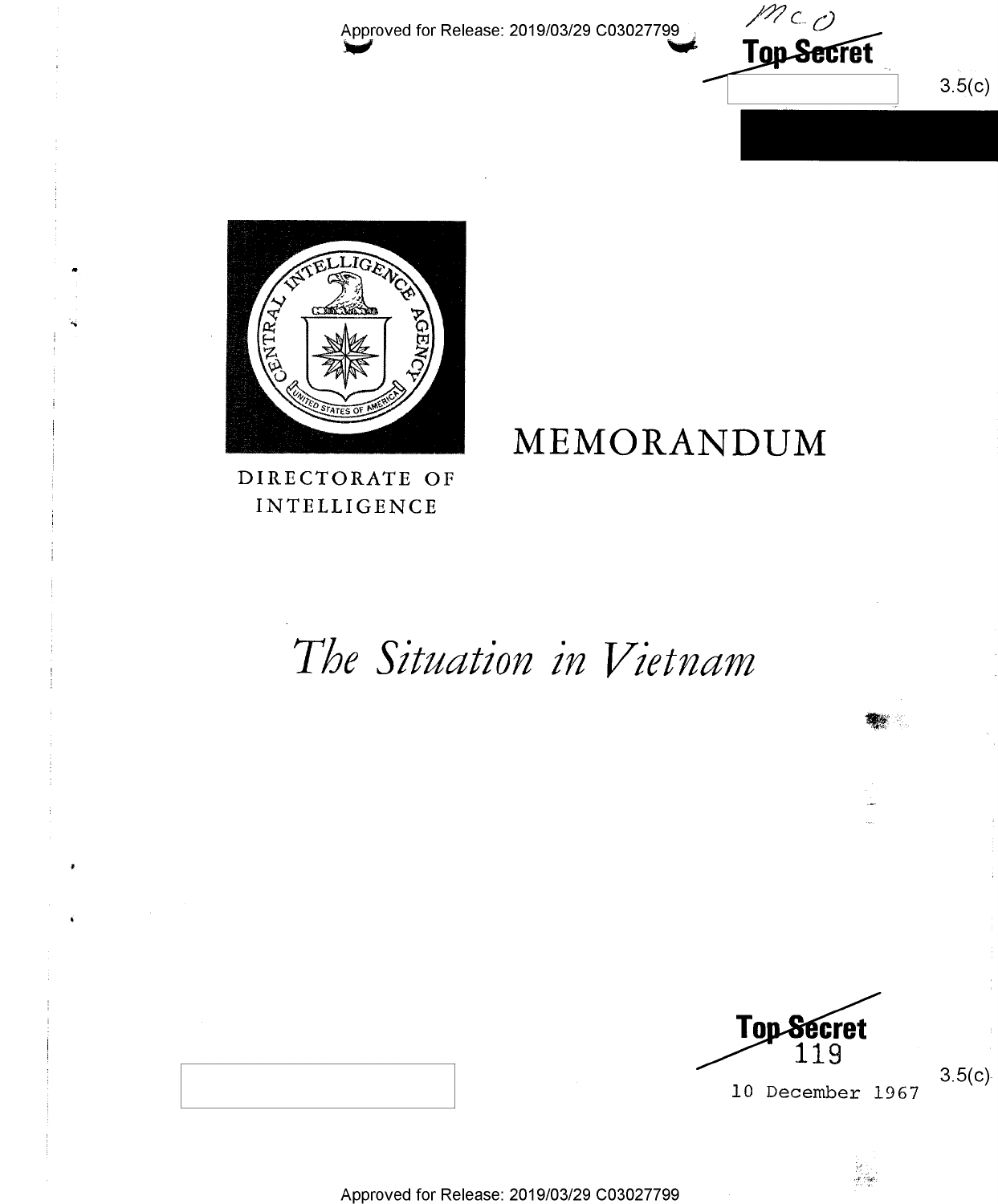### **WARNING**

This document contains classified information affecting the national security of the United States within the meaning of the espionage laws, US Code Title 18, Sections 793, 794, and 798.

 $3.5(c)$ 

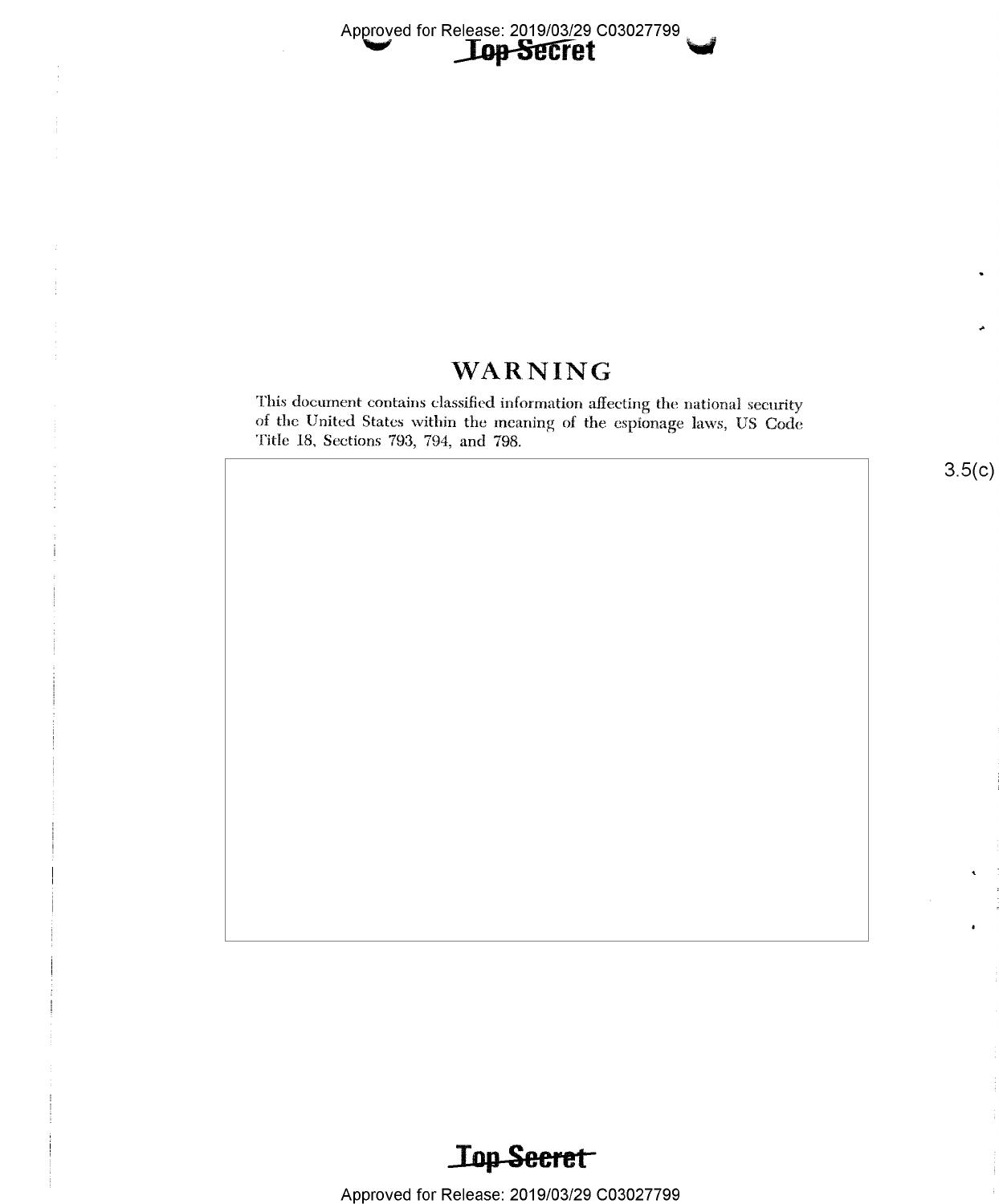$3.5(c)$ 

 $3.5(c)$ 

Information as of 1600 10 December 1967 3.5(c)

### HIGHLIGHTS

Approved for Release: 2019/03/29 C03027799

U TOPSECRET

Sharp fighting was reported in widely scattered areas of South Vietnam over the weekend. In the delta, South Vietnamese forces claim to have killed over 400 Viet Cong in a battle in Chuong Thien Prov- ince.

I. The Military Situation in South Vietnam:<br>South Vietnamese troops claim to have killed 451<br>Viet Cong guerrillas in a Mekong Delta battle which<br>began on 8 December and continued sporadically over<br>the weekend. Sharp fighti

II. Political Developments in South Vietnam:

the Upper House has voted to draft an amnesty<br>bill covering certain persons arrested since 1 November<br>1963 (Paras. 5-7). A Viet Cong captive has provided<br>a description of the difficulties involved in carrying<br>out Communist

3.3(h)(2)

4

 $3.3(h)(2)$ 

u

K

l0 December 1967

i

Approved for Release: 2019/03/29 C03027799

 $\overline{TOP-SCRET}$  3.5(c)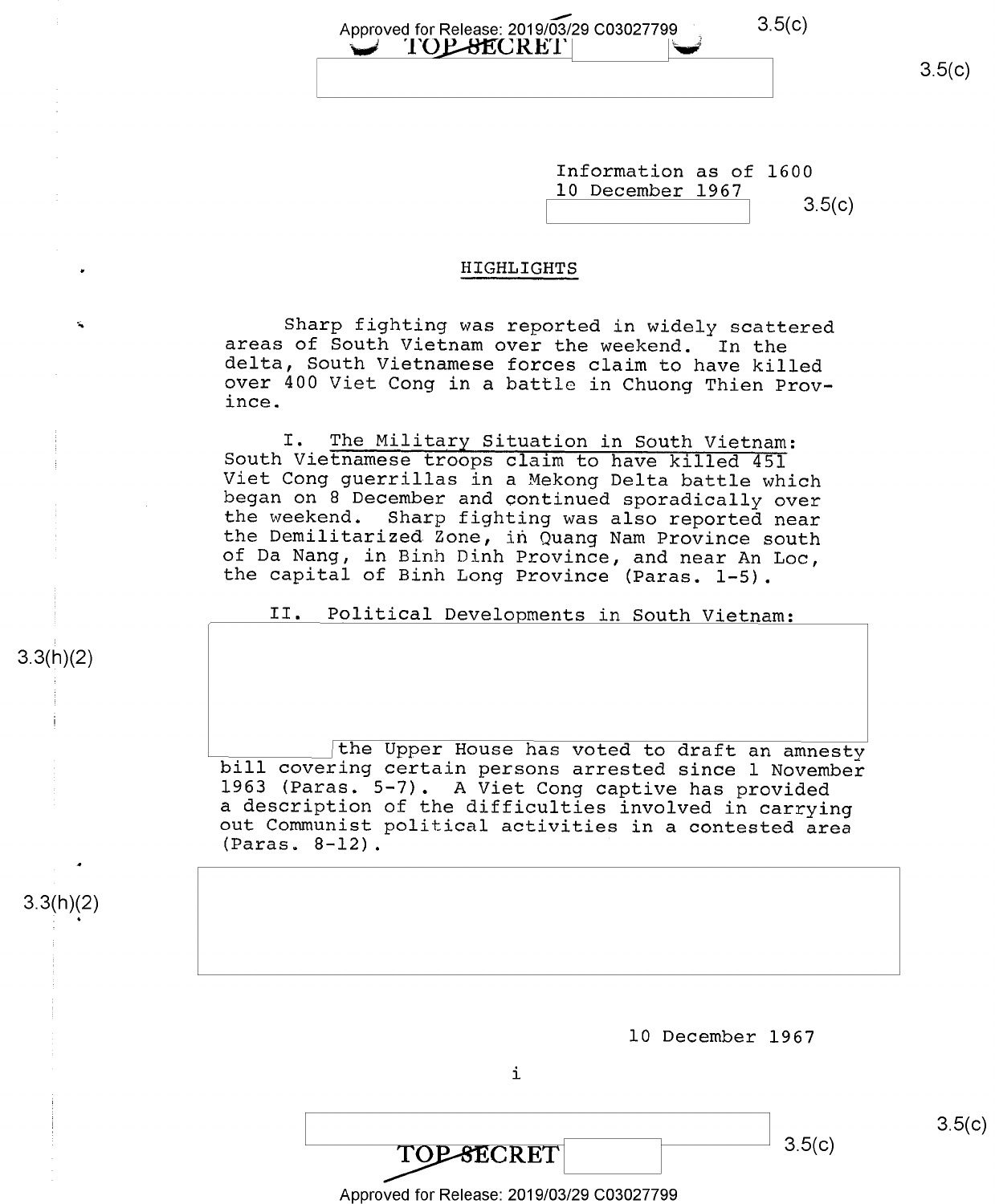| Approved for Release: 2019/03/29 C03027799 | 3.5(c) |
|--------------------------------------------|--------|
|                                            |        |
|                                            |        |

IV. Other Communist Military Developments: There is nothing of significance to report.

V. Communist Political Developments: The<br>Chinese have upgraded the Liberation Front office<br>in Peking to a diplomatic mission (Paras. 1-2). Comin Pecing to a diplomatic mission (Paras. 1-2).<br>
The Liberation Front has issued a statement supporting<br>
its call for holiday truces (Para. 7).

3.3(h)(2)



10 December 1967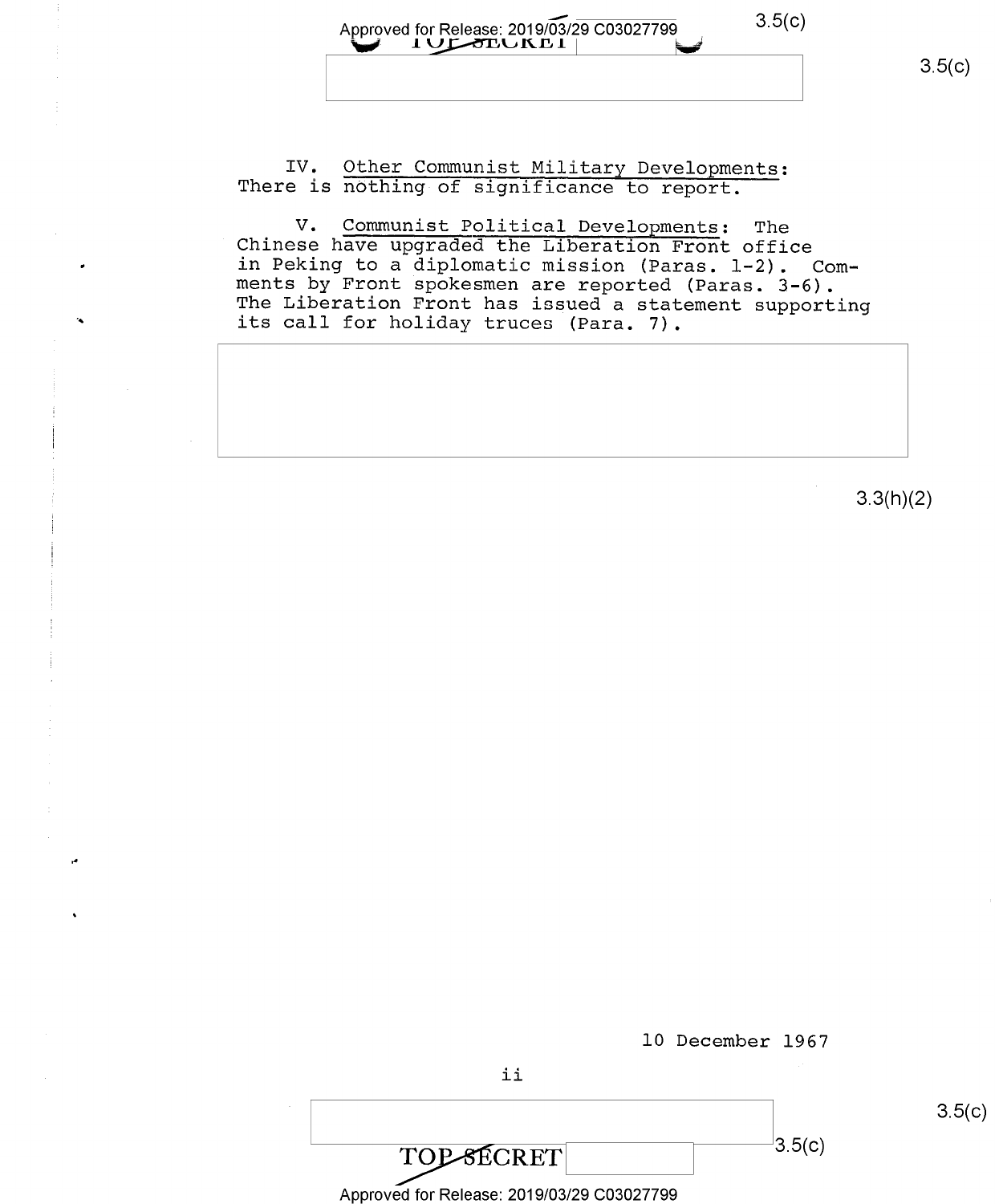

Approved for Release: 2019/03/29 C03027799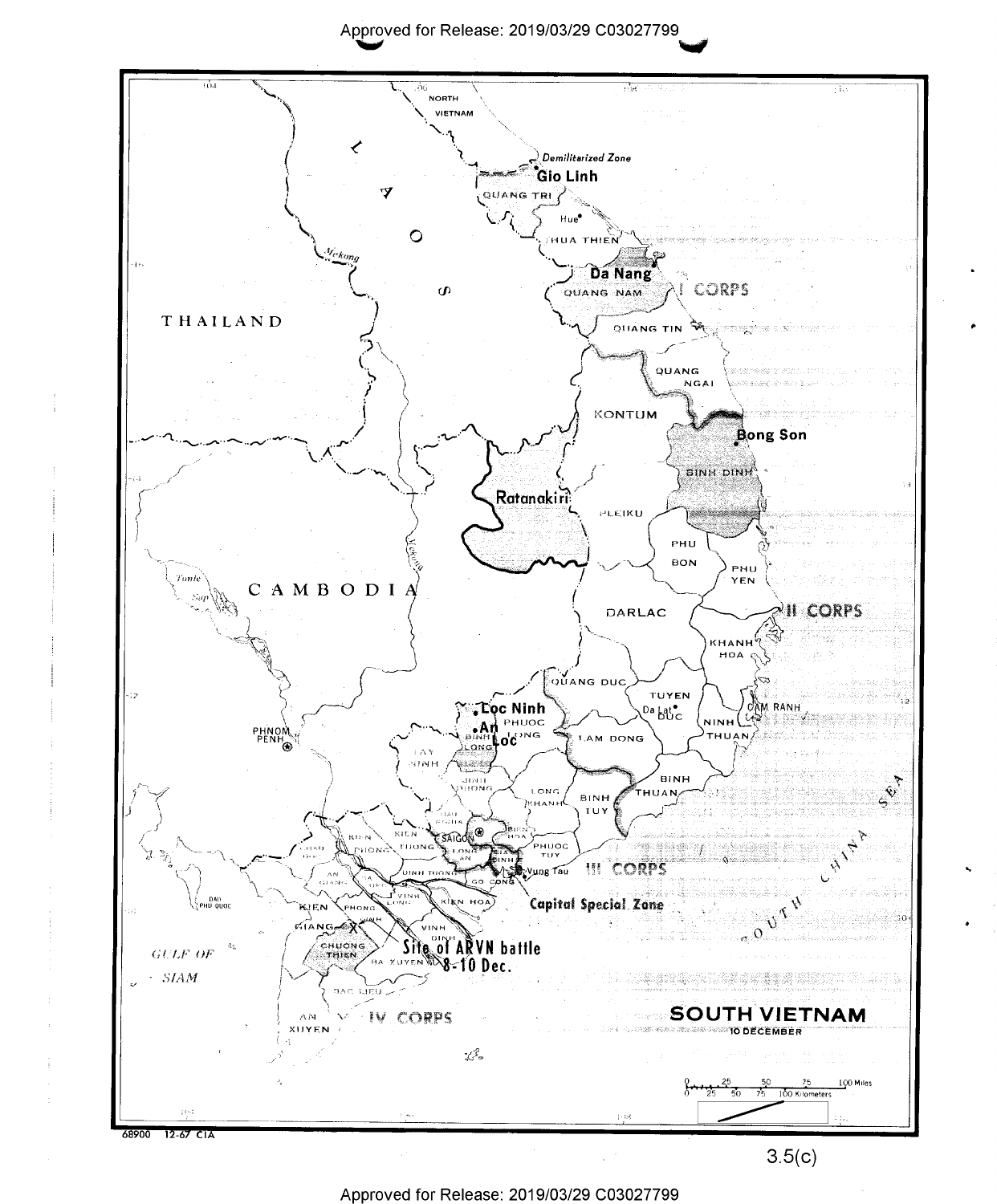Approved for Release: 2019/03/29 C03027799 3.5(C) 3.5(C)

### I. THE MILITARY SITUATION IN SOUTH VIETNAM

1. South Vietnamese infantrymen and rangers<br>claim to have killed 451 Viet Cong guerrillas in a<br>Mekong Delta battle which began on 8 December in<br>Chuong Thien Province and continued sporadically<br>over the weekend. Sixty South

2. The fighting in Chuong Thien, the second<br>major action in the delta in a week, began when two<br>battalions of the South Vietnamese 21st Division<br>came under heavy fire while moving down both sides<br>of the 0 Mon Canal. Three

3. Elements of three Viet Cong battalions<br>have been identified in the fight, an unusual oc-<br>currence in the delta where for several months the<br>enemy has operated for the most part in company size<br>formations, launching occa

#### Other Actions

4. To the north of Saigon near An Loc, the<br>capital of Binh Long Province, soldiers from the<br>US 1st Infantry Division reported killing 124 North<br>Vietnamese troops as the enemy unsuccessfully at-<br>tempted to overrun a US arti

10 December 1967

 $I-1$ 

 $3.5(c$  $3.5(c$ 

 $3.5(c)$ 

Approved for Release: 2019/03/29 C03027799

TOP SECRET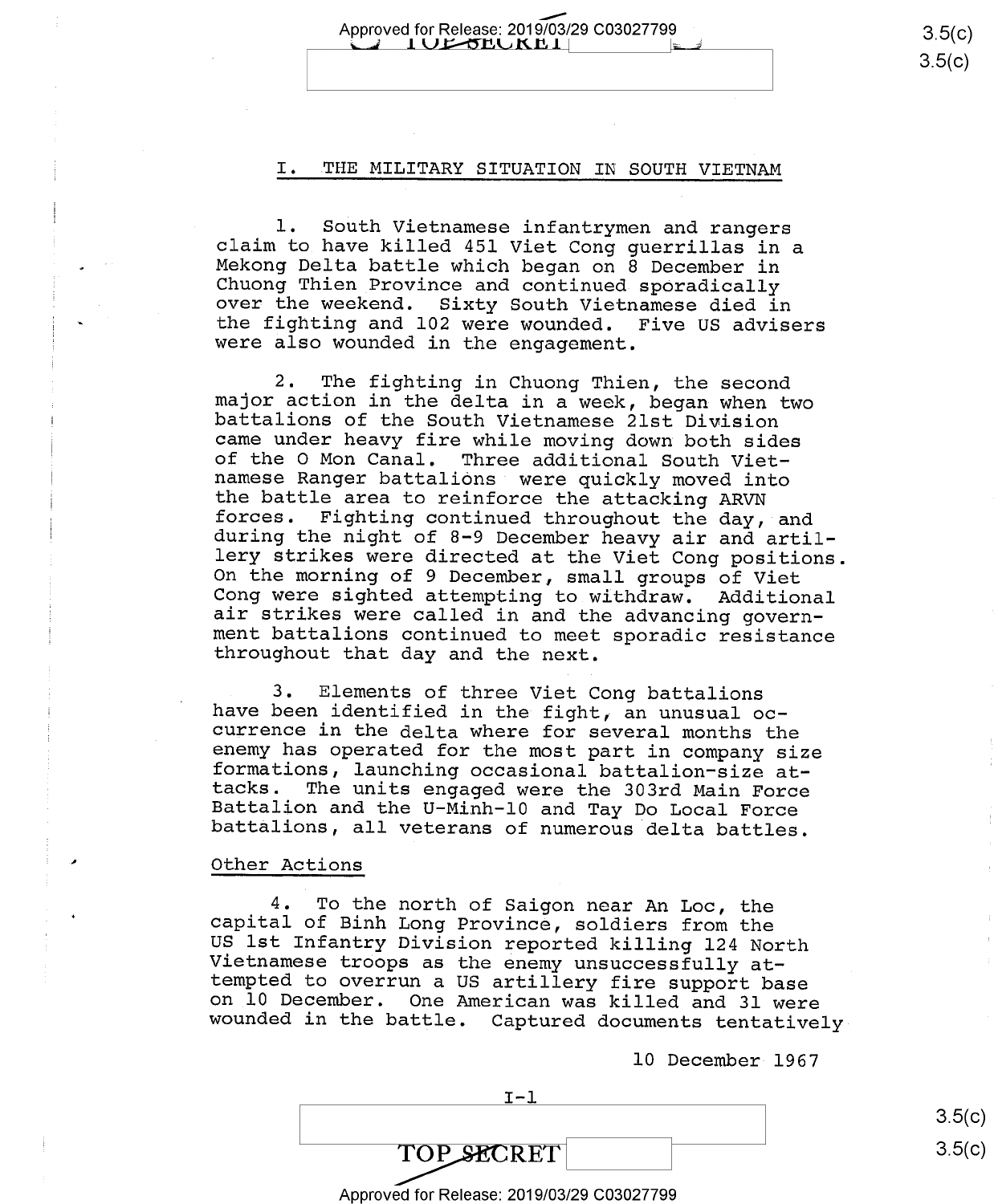Approved for Release: 2019/03/29 C03027799 3.5(C)<br>  $\begin{array}{|c|c|c|c|c|}\n\hline\n\textbf{1} & \textbf{0} & \textbf{3.5(c)}\n\hline\n\textbf{2} & \textbf{5(c)} & & & & & & & & & & & 3.5(c)\n\hline\n\textbf{3} & \textbf{5} & \textbf{0} & \textbf{1} & \textbf{1} & \textbf{1} & \textbf{1} & \textbf{1} & \textbf{1} & \textbf{1} & \textbf{1} & \textbf{1}$ 

 $3.5(c)$ 

identify the enemy unit as an element of the North Vietnamese 165th Regiment. This unit was last engaged in battle between 29 October and 3 November in the vicinity of Loc Ninh, about 14 miles north of this most recent action.

5. Sharp fighting was also reported over the weekend in the coastal plains south of Da Nang and farther north near Gio Linh, the allied strongpoint just below the Demilitarized Zone. In the fighting south of Da Nang, US lst Cavalry troops report kill-<br>ing 94 enemy soldiers over the weekend while suffering relatively light losses themselves. In the action nearGio Linh, ten South Vietnamese and 45 North Vietnamese troops died in a clash on 9 December. fight developed when South Vietnamese patrols ran into an estimated company—size enemy force which had moved into well-fortified positions less than two miles northwest of Gio Linh. Meanwhile, continued skirmishes in the Bong Son plains of northern Binh Dinh Province have raised the enemy casualty count<br>there to 252 dead in three days of fighting. US there to 252 dead in three days of fighting. losses in this sector have been reported as relatively light.

3.5(c)

 $3.5 (c)$ 

l0 December 1967

 $\overline{\hspace{1cm}}$  3.5(c)

 $I-2$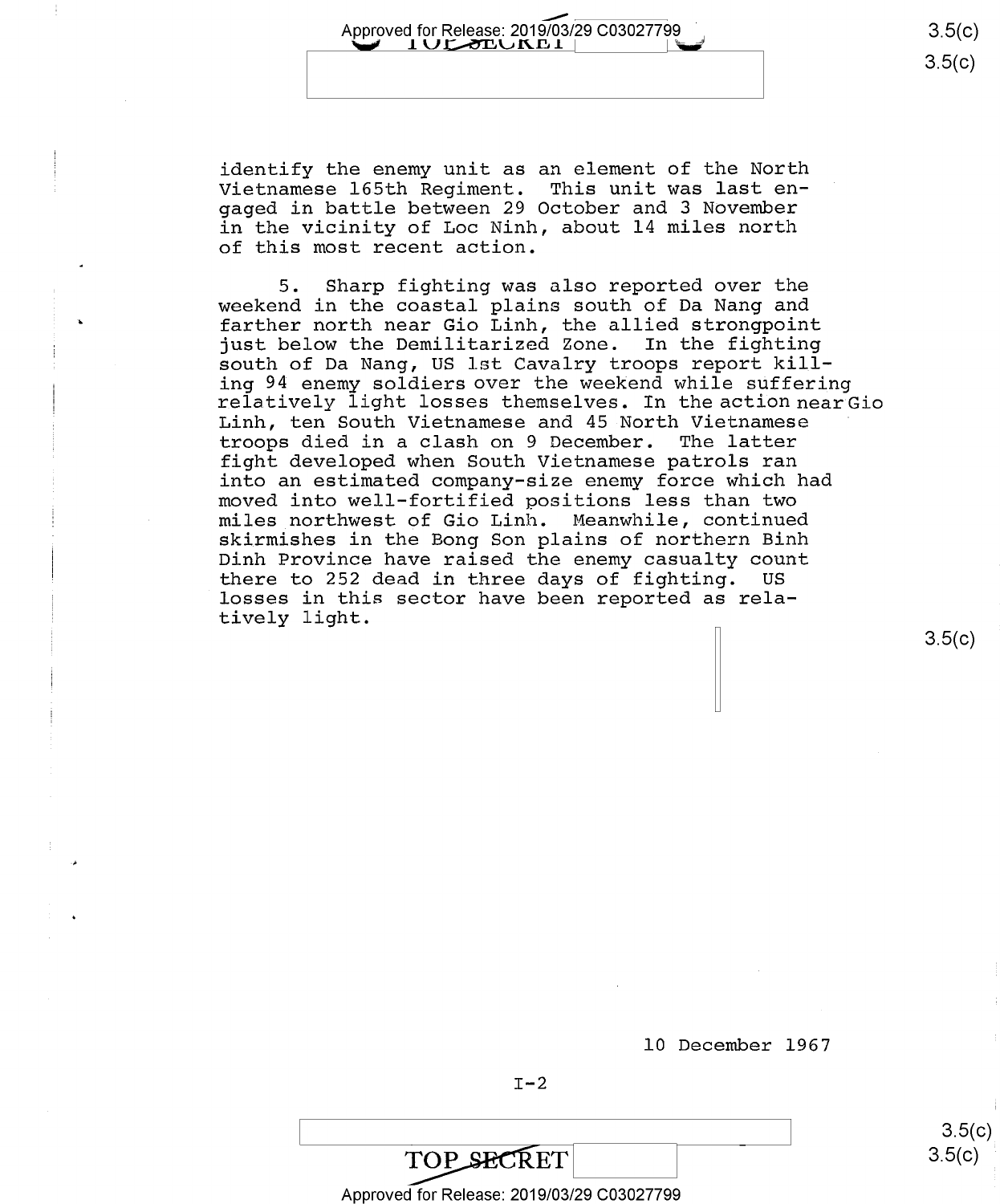

### II. POLITICAL SITUATION IN SOUTH VIETNAM 3.3(h)(2)

National Assembly Activities

5. The Lower House voted on 7 December to set the minimum membership for formation of an officially recognized bloc at l4. This would permit as many as nine blocs in the l37-member house and is proportionately

l0 December l967

II—l TOP SECRET 3.5(c) Approved for Release: 2019/03/29 C03027799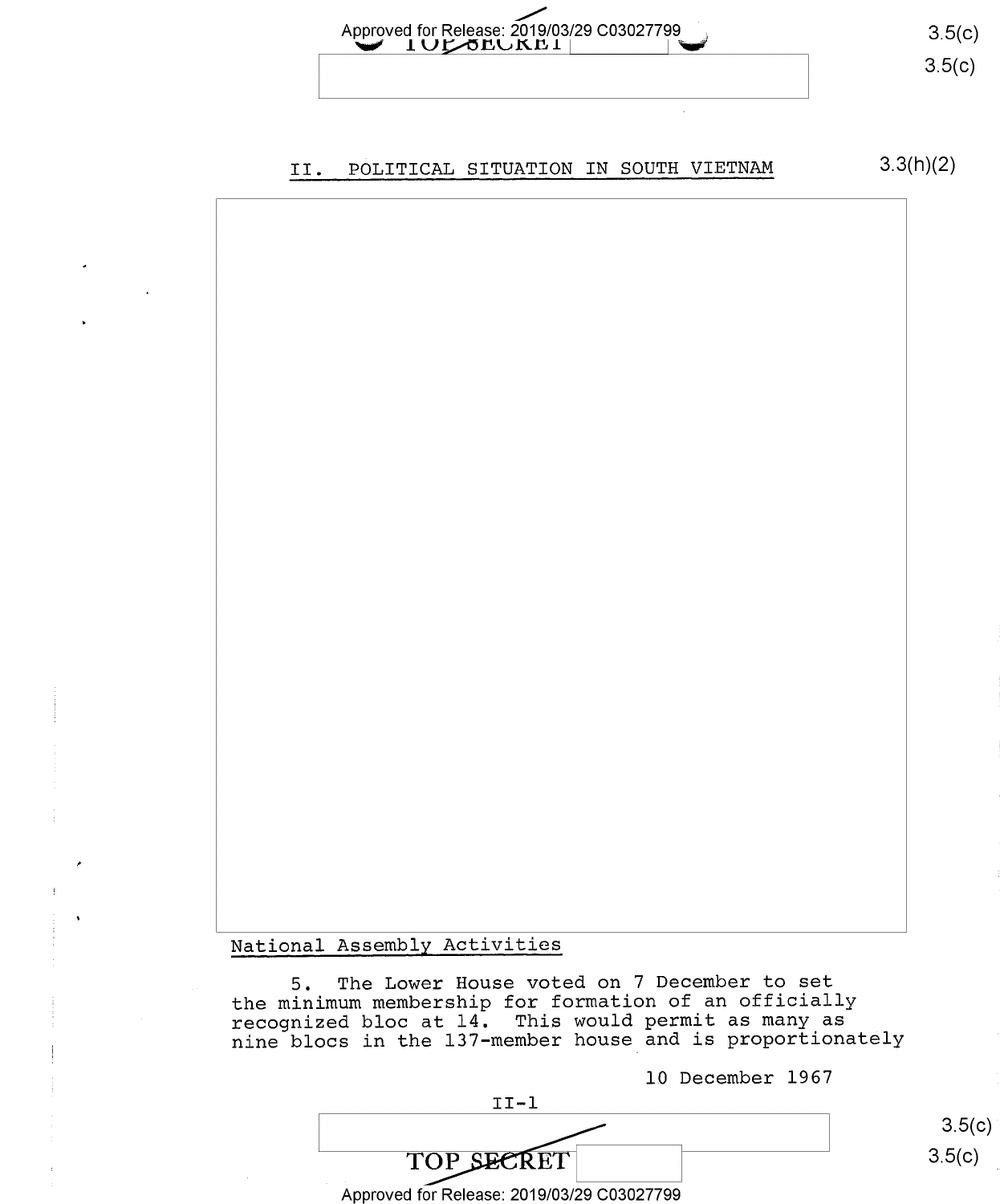Approved for Release: 2019/03/29 C03027799 . [' 3.5(C) 3.5(c)

similar to the 12—member requirement of the former Provisional National Assembly. The 60—man Upper House, by contrast, has set its minimum at 15, al- lowing only four blocs.

3.3(h)(2)

7. In other National Assembly developments,<br>the Upper House on 7 December heard a report from<br>Senator Tran Van Don's special committee to review<br>clemency appeals submitted to the senate. Don re-<br>ported that, since the comm

### Political Difficulties in Contested Areas

3.3(h)(2)

8. A Viet Cong captive<br>
has described difficulties encountered<br>  $\begin{array}{c|c} 3.3(h)(2) \end{array}$ in carrying out Communist political activities in a<br>particular area controlled by neither the Viet Cong nor<br>the government. The source's description is probably<br>typical of the many areas in South Vietnam which can<br>claim ef

3.3(h)(2)



 $\text{TOP-SECTION}$  3.5(c)

l0 December 1967

Approved for Release: 2019/03/29 C03027799

 $3.5(c)$ 

3.3(h)(2)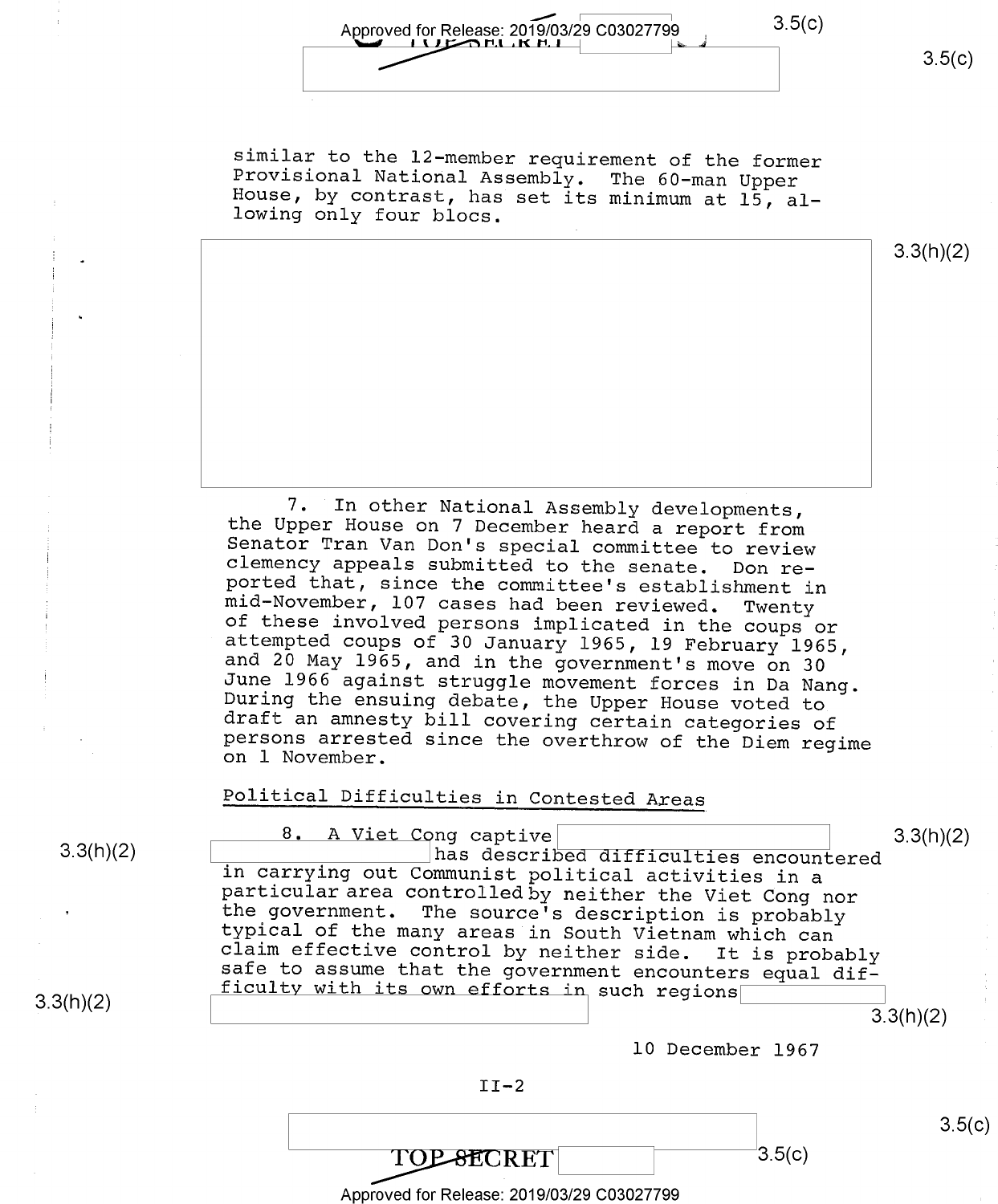## Approved for Release: 2019/03/29 C03027799 3.5(C)<br>
TOP SECRET

 $3.3(h)(2)$ 

9. As an example of the problems involved, the captive,

\_ described his own efforts at indoctrination of the local populace. Extreme caution must be exercised, he said, in order that neither the Viet Cong cadres nor the people themselves will run afoul of the government agents and soldiers who frequently enter the area.

l0. In the source's own area, full indoctrination sessions were abandoned in early 1967 because of the increasing risk, and the Communists had to resort to speaking to persons or families singly in a house—to—house canvas. The source had previously been able to gather as many as ten families together safely for a propaganda session.

ll. Difficulties were still encountered, however, as many people refused to open their doors to the Viet Cong cadres because they feared government reprisals. The Communists, further, were unable to determine what effect their indoctrination had on the local inhabitants because no effective control measures existed. Viet Cong agents could not live in the hamlet to oversee the execution of Viet Cong policies, and even those people known to be Communist sympathizers and supporters could not be rewarded because of the danger of government discovery.

l2. This example also points up the extreme pressure exerted upon local inhabitants who probably in many cases favor neither the Communists nor the government. As a result, either they are forced into actions simply out of fear or they refuse to cooperate with either side, making progress equally difficult for the Viet Cong and the government.

| <b>SECRET</b>                              | 3.5(c) |
|--------------------------------------------|--------|
| Approved for Release: 2019/03/29 C03027799 |        |

 $II-3$ 

l0 December 1967

 $3.5(c)$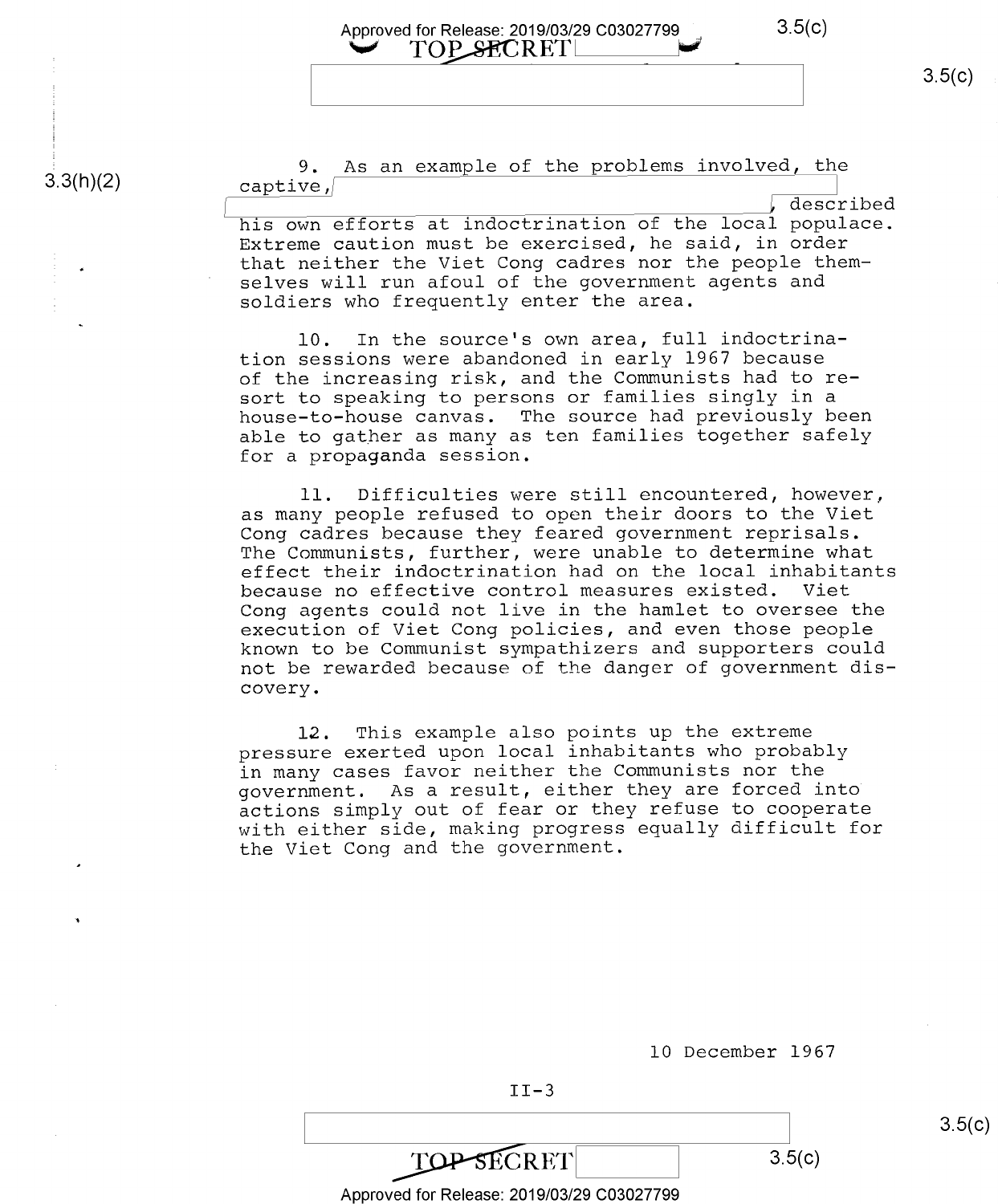

68901 12-67 CIA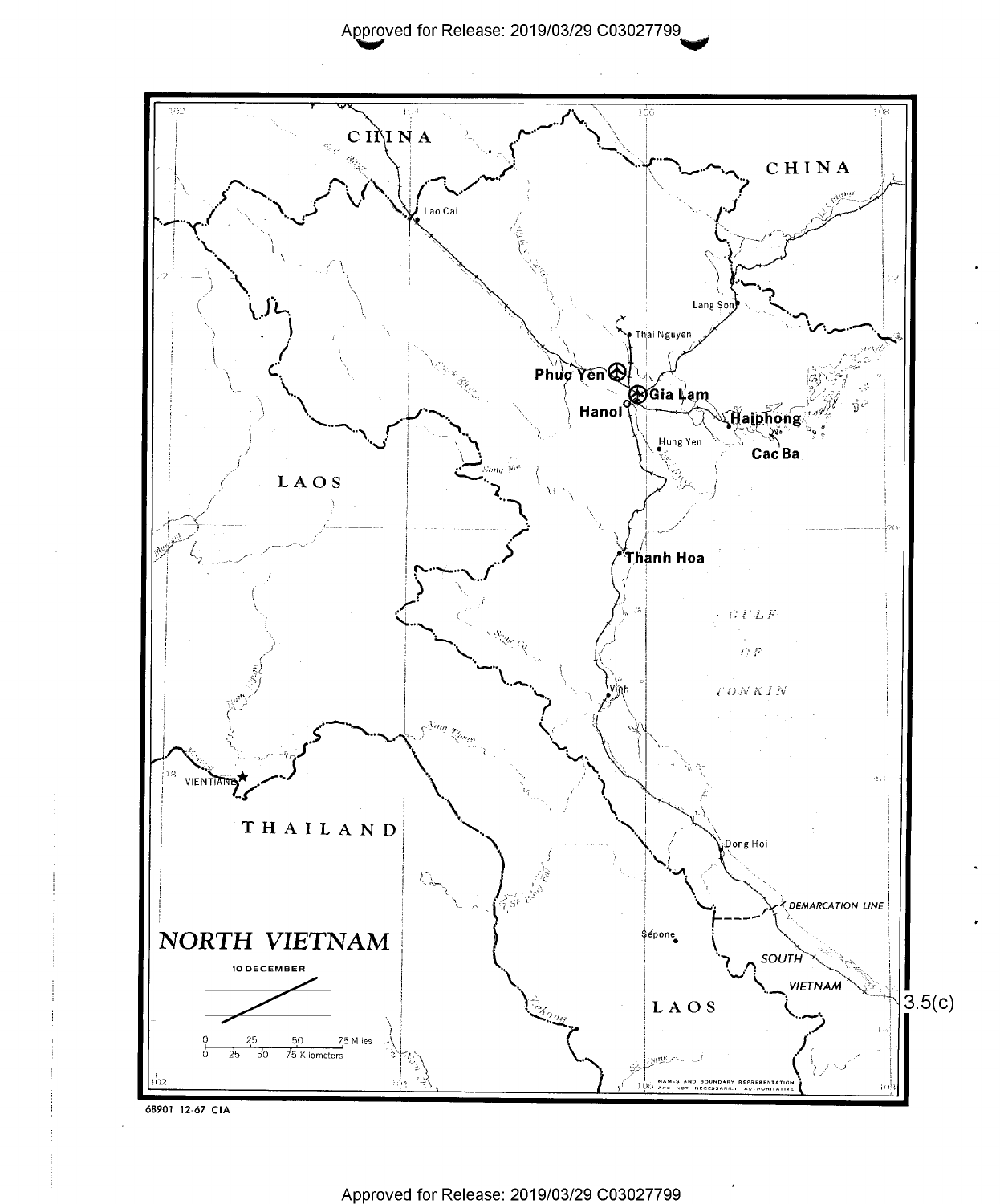

Approved for Release: 2019/03/29 C03027799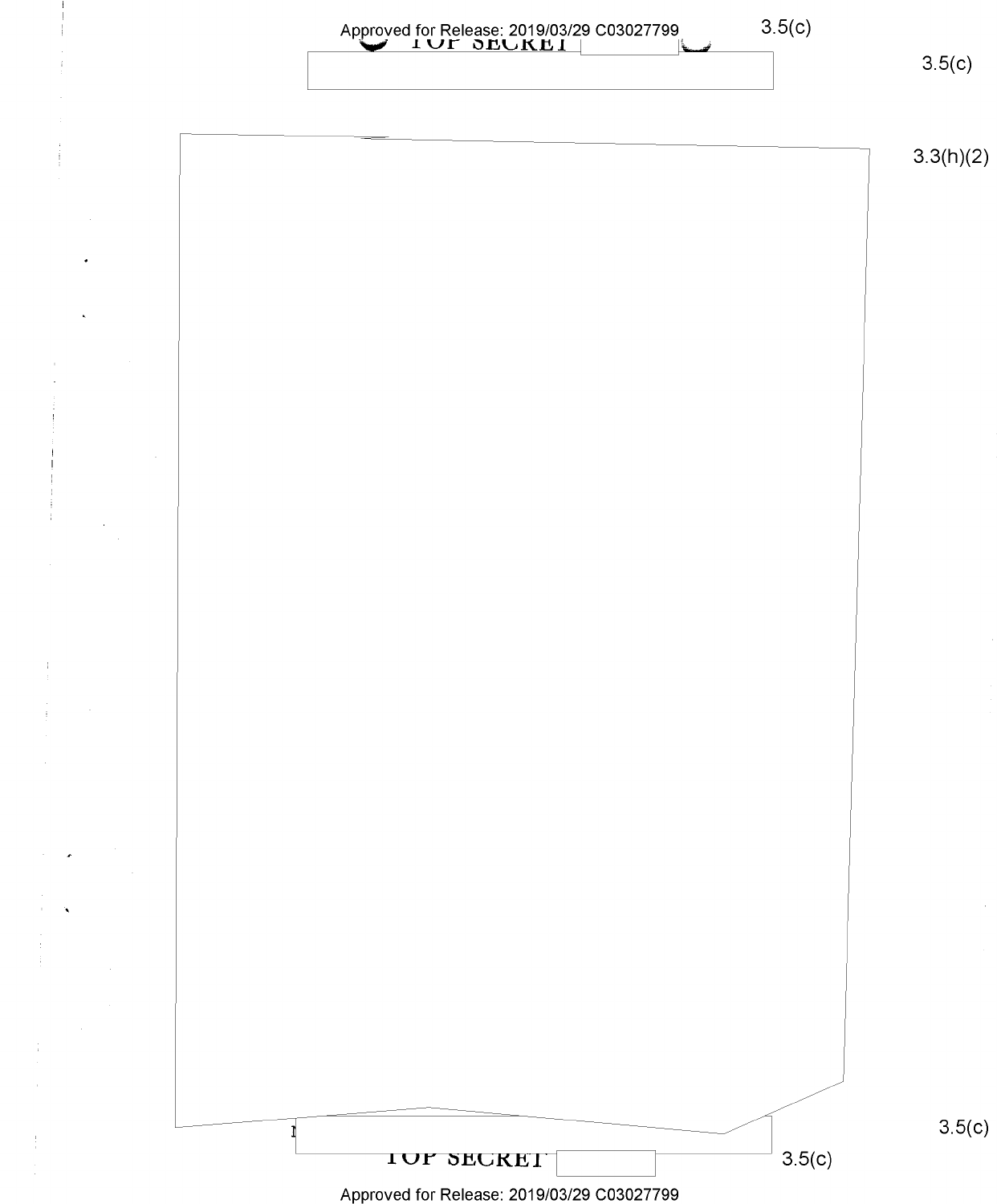| Approved for Release: 2019/03/29 C03027799 |  |
|--------------------------------------------|--|
|                                            |  |
|                                            |  |
|                                            |  |

 $3.5(c)$ 

#### OTHER COMMUNIST MILITARY DEVELOPMENTS IV.

There is nothing of significance to report.  $1.$ 

10 December 1967

**TOP-SECRET** 

Approved for Release: 2019/03/29 C03027799

 $3.5(c)$ 

 $3.5(c)$  $3.5(c)$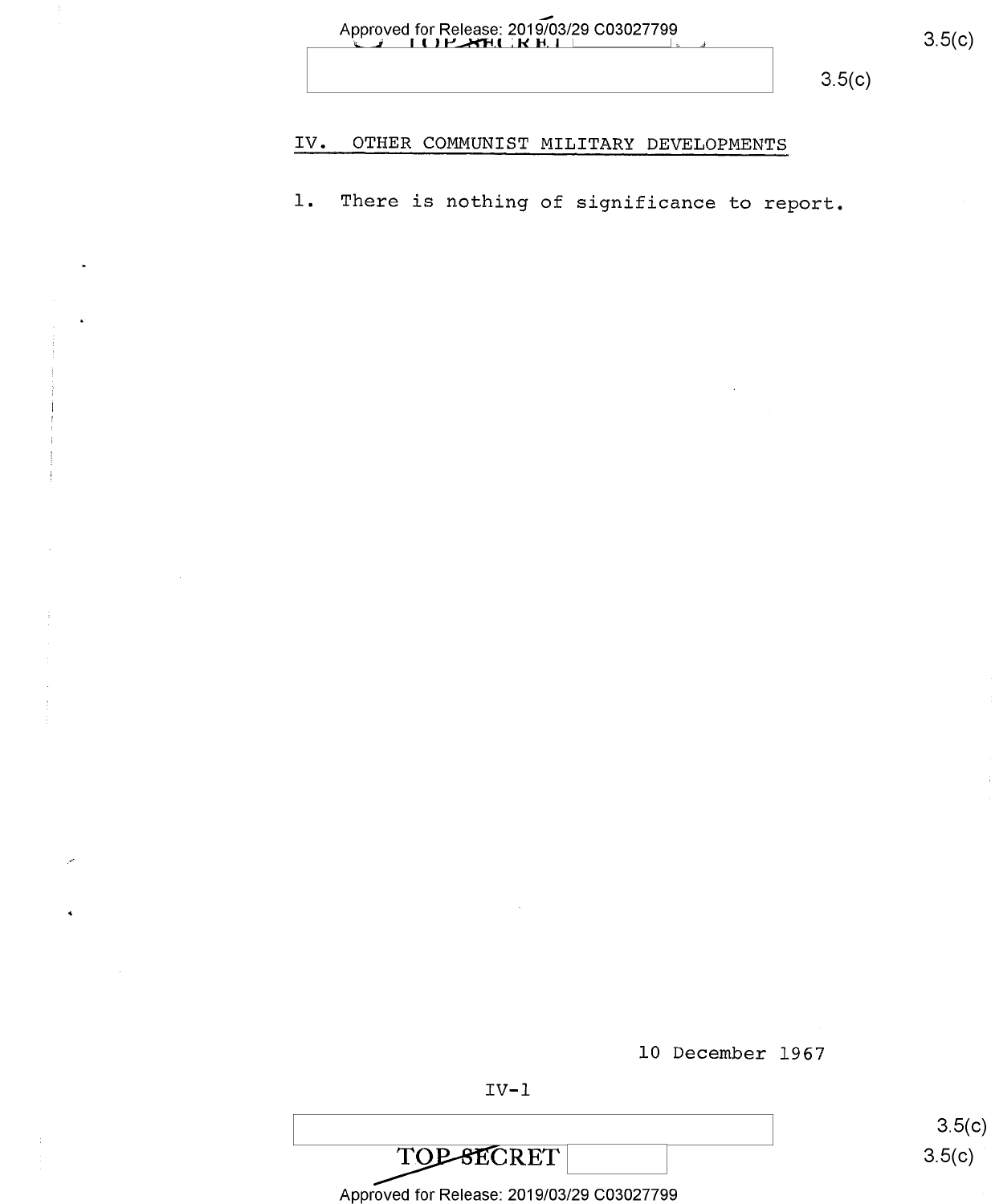Approved for Release: 2019/03/29 C03027799 3.5(c)

### V. COMMUNIST POLITICAL DEVELOPMENTS

### Chinese Grant Liberation Front Diplomatic Status

l. According to a Hanoi announcement, the Chinese have upgraded the Liberation Front representation in Peking to the status of a diplomatic mission, placing it on a par with other diplomatic posts in the country. On 5 December Hanoi radio, in reporting a Peking reception honoring the new Front representative, quoted Premier Chou En-lai as stating that China "regards the NFLSV permanent mission in China as an official diplomatic mission." On l0 December, Hanoi issued a statement warmly praising the Chinese action and quoted a Liberation Front announcement claiming that this new status "further raised the international prestige of the NFLSV, the only genuine representative of the South Vietnamese people" and thanking the Chinese for their "wholehearted" moral and material assistance.

2. Peking's action is in keeping with the considerable official and propaganda support it has rendered the Front over the years. Such support has included giving Front representatives exhalted positions, sometimes above representatives of Hanoi, at meetings and diplomatic functions. China is the third country to grant the Front such diplomatic status. Cuba and Cambodia did so in June of this year and other nations where the Front currently enjoys representation may follow suit.

#### Comments by Front Spokesmen

3. Liberation Front spokesmen are continuing to emphasize the reasonableness and acceptability of their new program and to imply that more than a cessation of the bombing of the North is necessary to bring about conditions for ending the war in the South.

4. Nguyen Van Tien, the Front representative in Hanoi who is currently in Europe, stated in a <sup>5</sup>December interview on the French radio that the

V-1

 $10Y$ zecke $1$   $2.5(c)$ 

l0 December 1967

 $3.5(c)$ 

 $3.5(c)$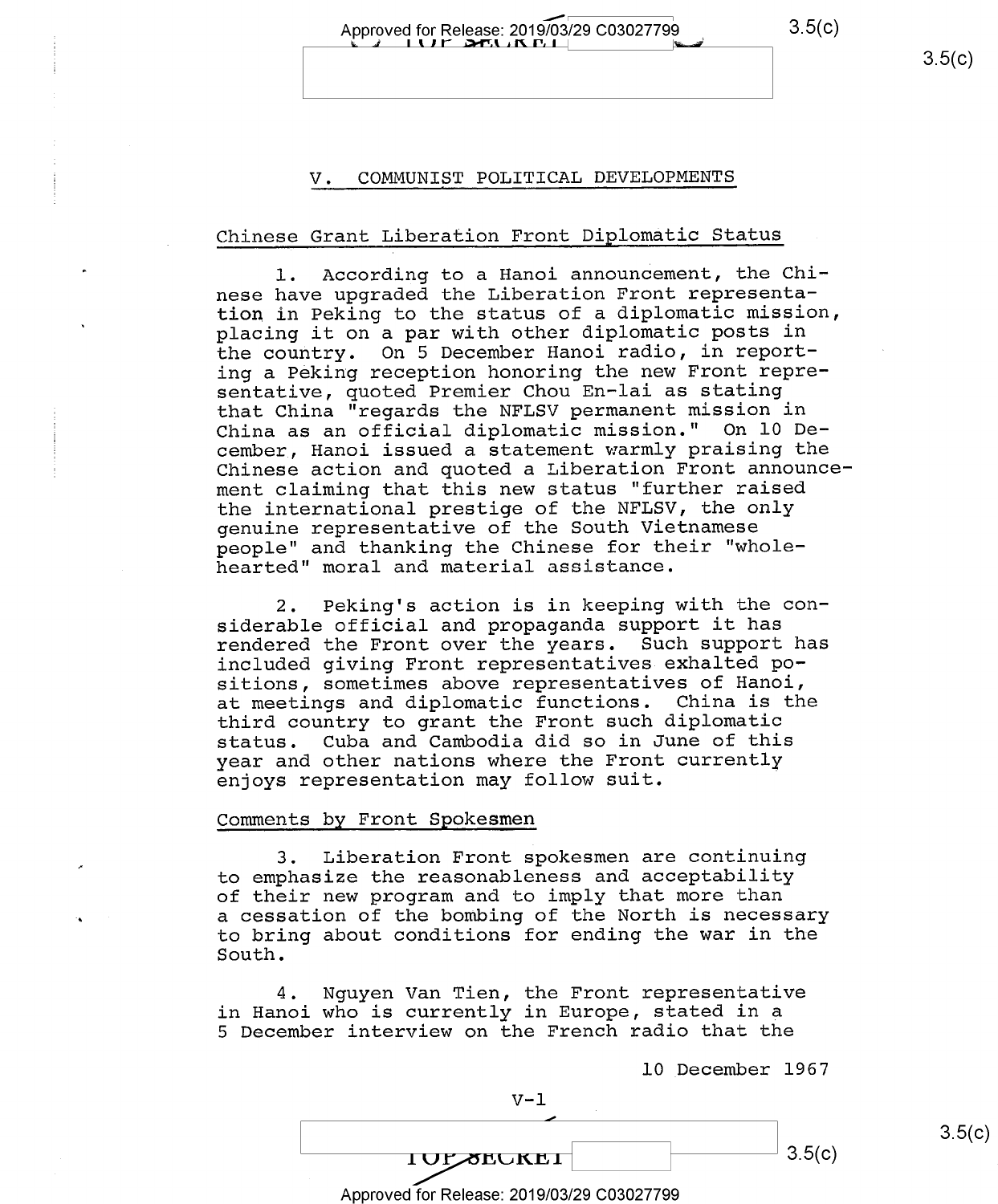Approved for Release:  $2019/03/29$  C03027799 3.5(C)  $1$ UF DEUREI

first gesture required to bring about favorable conditions for peace is the cessation of the bombing of the North. He stressed, however, that US acceptance of the Front's objectives is necessary before the fighting in the South can be ended. He defined these objectives as "the cessation of the aggression against us, the cessation of the bombing, the withdrawal of all US and satellite troops from the South, and recognition of the Front."

5. Much the same line was adopted by the Front representative in Prague, Ha Thanh Lam, in a recent interview in the Italian press, only a portion of which has yet been received. Lam demanded that the US stop the bombing of the North unconditionally but insisted that the NFLSV will continue to fight until the US agrees to withdraw. Both Tien and Lam side—stepped the question of how such a withdrawal would be carried out or whether an agreement to withdraw was sufficient to get negotiations under way.

6. In his interview, Lam also provided an outline for the period of transition after the time when the Front has presumably come to power and has promulgated a new constitution. Drawing on the precepts of the new Front program, which stress neutralism, Lam claimed the NFLSV will reconstruct the country, give the South an independent foreign policy, accept help from all countries, and approach the issue of unification with the North gradually over a period of several years. By way of illustrating the Front's willingness to cooperate with other political elements in the South, Lam claimed that the Front is ready to "support and respect" the democratic front of defeated presidential can-<br>didate, Duong Dinh Dzu. Dzu has several times didate, Duong Dinh Dzu. been cited in Front statements and propaganda as the type of individual in the "Saigon establishment" who would be welcome./

 $3.3(h)(2)$ 

 $3.5(c)$ 

l0 December 1967

 $3.5(c)$ 

 $V-2$ 

Approved for Release: 2019/03/29 C03027799

**TOP SECRET**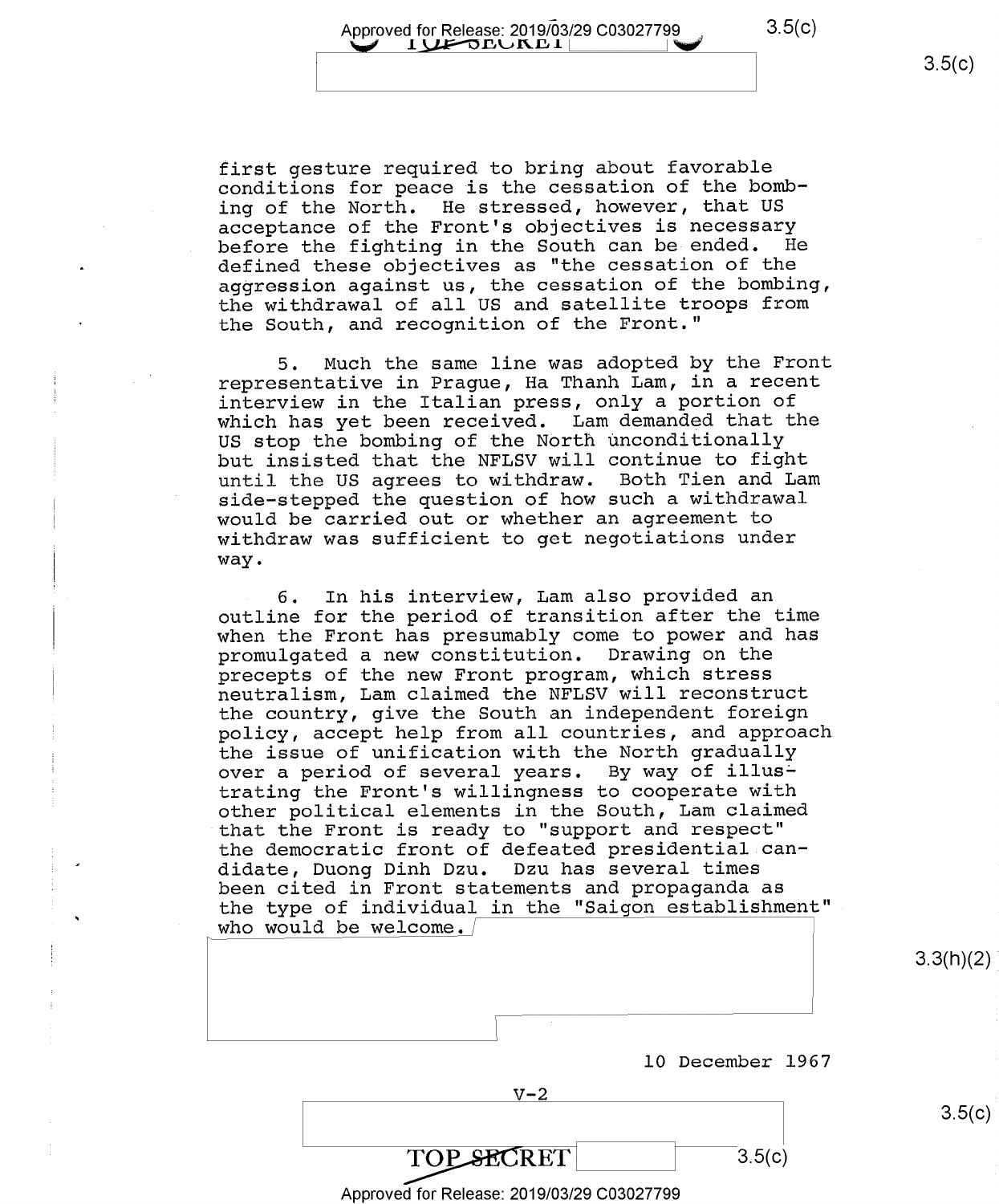Approved for Release: 2019/03/29 C03027799

### Liberation Front on Holiday Truce

7. The Liberation Front has issued a lengthy statement stressing the humanitarian nature of its proposal for truce periods at Christmas, New Year and Tet and calling upon South Vietnamese troops to "force their superiors" to observe the Front's<br>order for a suspension of military attacks. The order for a suspension of military attacks. statement broadcast on 8 December claimed that the South Vietnamese Government "together with their US bosses" are attempting to undermine the Front's initiative for a suspension of military attacks. It pointed out that the Thieu-Ky "clique" has been obliged to pretend to talk about a cease-fire "in order to fool public opinion and to cope with the Front's good will" but that it has had to acquiesce to the US view "proving that it has no right to solve problems dealing with our people's feelings." The statement ended by stressing the Communists' resolve not to let the "enemy" carry out provocative acts or to take advantage of the suspension of military attacks.

l0 December 1967

 $V-3$ 

 $3.5(c)$  $3.5(c)$ 

 $3.5(c)$ 

 $3.5(c)$ 

Approved for Release: 2019/03/29 C03027799

**TOP-SECRET**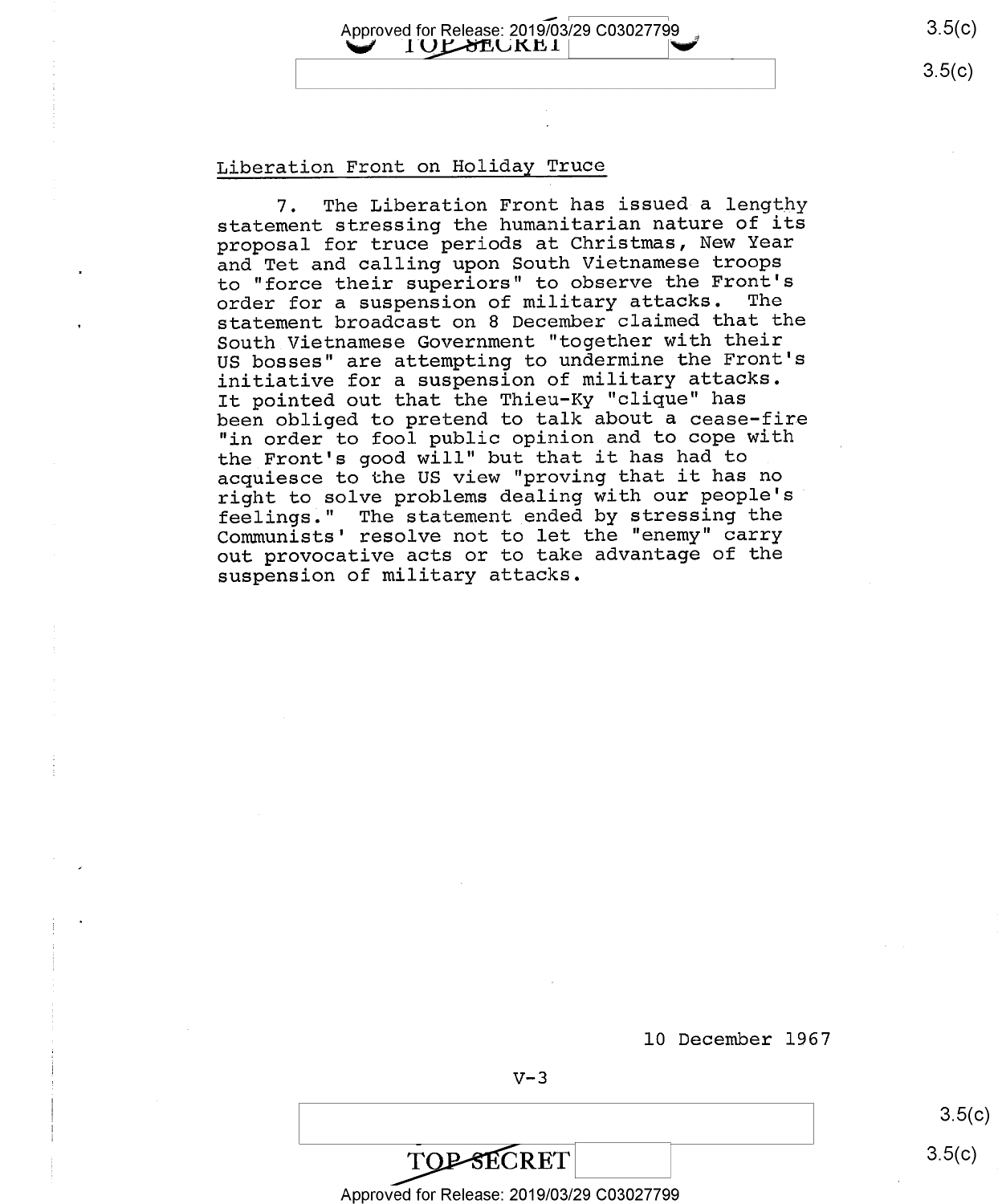